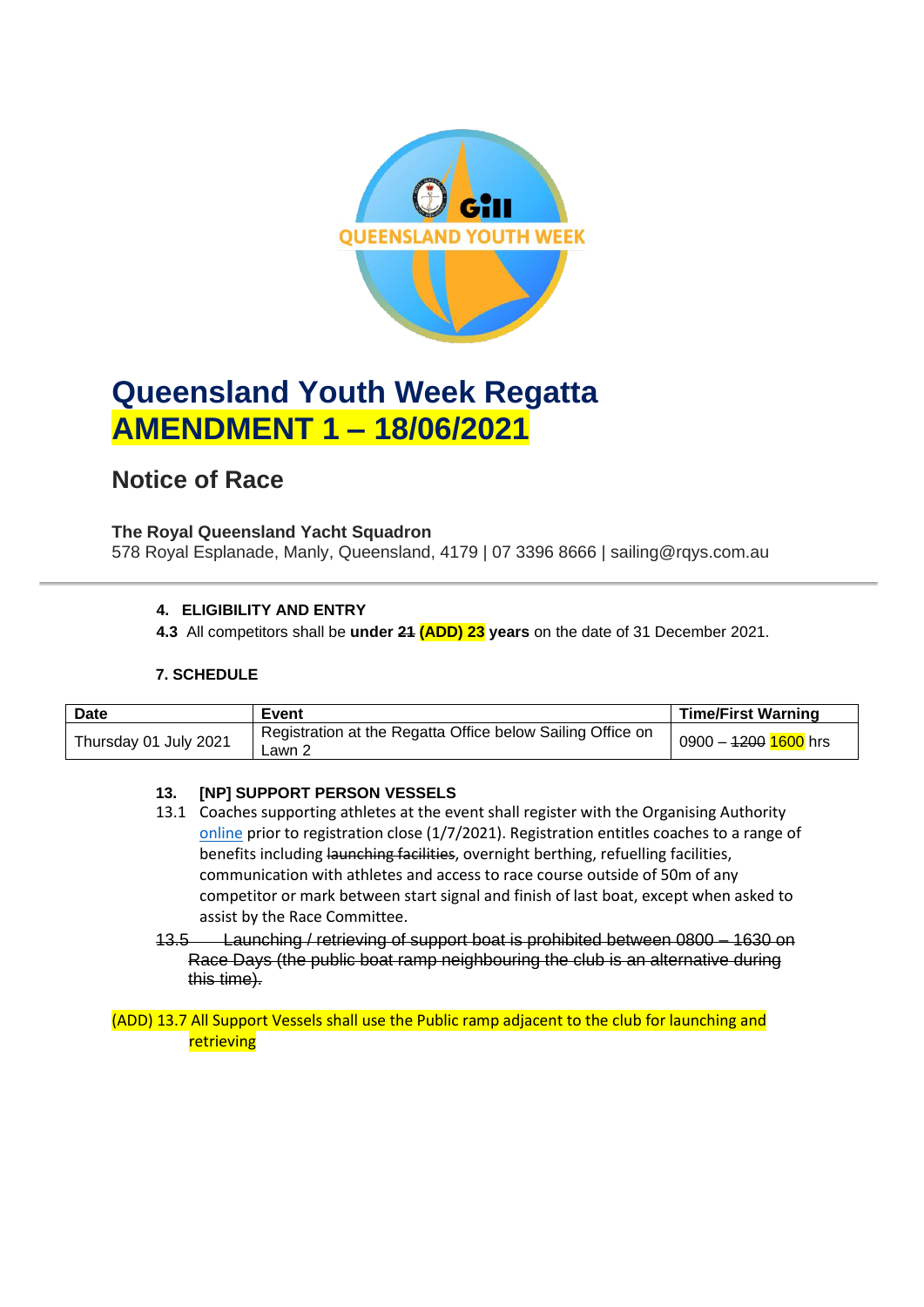### **15 BERTHING**

15.1 [NP][DP] Boats shall be kept in their assigned places while in the boat park or harbour.

| <b>Contract Contract Contract Contract Contract Contract Contract Contract Contract Contract Contract Contract C</b> | <u> 1989 - Johann Stoff, deutscher Stoffen und der Stoffen und der Stoffen und der Stoffen und der Stoffen und der</u><br><b>Contract Contract Contract Contract Contract Contract Contract Contract Contract Contract Contract Contract Co</b><br>$\mathcal{L}^{\text{max}}_{\text{max}}$ and $\mathcal{L}^{\text{max}}_{\text{max}}$ and $\mathcal{L}^{\text{max}}_{\text{max}}$<br><b>Contract Contract Contract Contract Contract Contract Contract Contract Contract Contract Contract Contract Co</b> |  |
|----------------------------------------------------------------------------------------------------------------------|-------------------------------------------------------------------------------------------------------------------------------------------------------------------------------------------------------------------------------------------------------------------------------------------------------------------------------------------------------------------------------------------------------------------------------------------------------------------------------------------------------------|--|
|                                                                                                                      |                                                                                                                                                                                                                                                                                                                                                                                                                                                                                                             |  |

15.1 [NP][DP] Boats shall be kept in their assigned places as follows (See Addendum C for locations):

- 15.1 (a) Charlie Course Vessel are to be on "Main Lawn" closest to the cafe.
- 15.1 (b) Bravo Course Vessel are to be on "Lawn 2".
- 15.1 (c) Alpha Course Vessel are to be on "Lawn 3".
- 15.1 (d) Alpha Course Catamaran may be on "Main Lawn" closest to "Lawn 2"
- 15.1 (e) Windsurfers are to be on "Windsurfing Lawn" (See Addendum D & E)

### **LOCATION INFORMATION**

Access to RQYS: Information on access to the club will be sent out closer to date of the regatta

| (ADD)           |                                                                                                                                                                                                                                                                                      |
|-----------------|--------------------------------------------------------------------------------------------------------------------------------------------------------------------------------------------------------------------------------------------------------------------------------------|
| Access to RQYS: | Drop off (Thursday 1 <sup>st</sup> , Friday 2 <sup>nd</sup> Morning) and pick up (Monday 5 <sup>th</sup> ) will be<br>through the main gate, access will be from security stationed just before the<br>main gate. Vehicles are <b>NOT</b> to remain inside the gate after drop off.  |
|                 | Overflow Vehicle Parking shall be the public car park adjacent to the club.                                                                                                                                                                                                          |
|                 | Pedestrian Gate pin code access will be available for the duration of the<br>regatta and will be sent out to all competitors prior to the first day.                                                                                                                                 |
|                 | Registered Support Vessel are to launch on the Public Ramp adjacent to<br>the club, Registered Support Vessel Trailers can then be stored in the<br>designated area inside the club through the main gate. - Registered<br>Support Vessels will be emailed more information on this. |
|                 | <b>RQYS Members will be able to access the club as normal.</b>                                                                                                                                                                                                                       |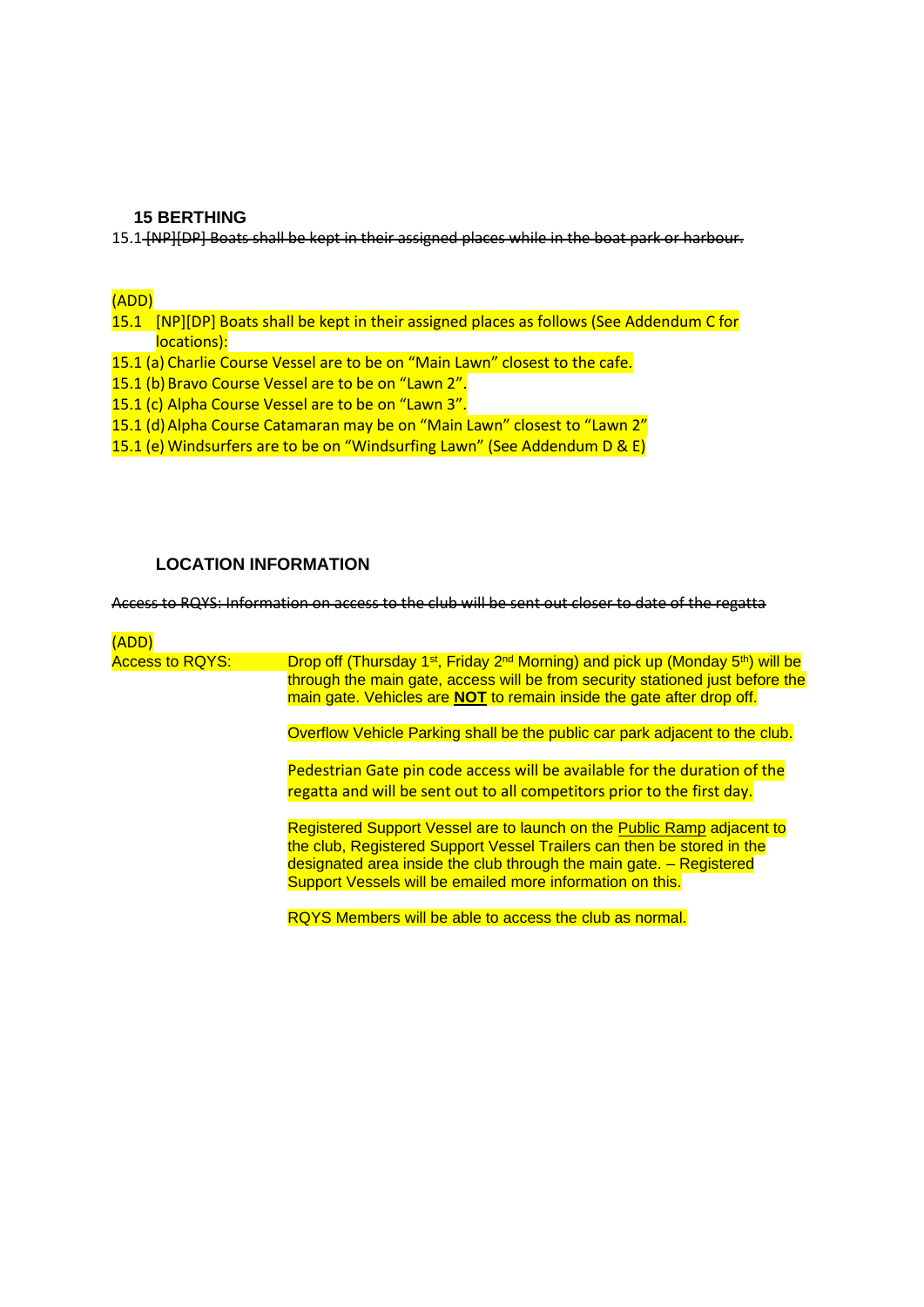Ş,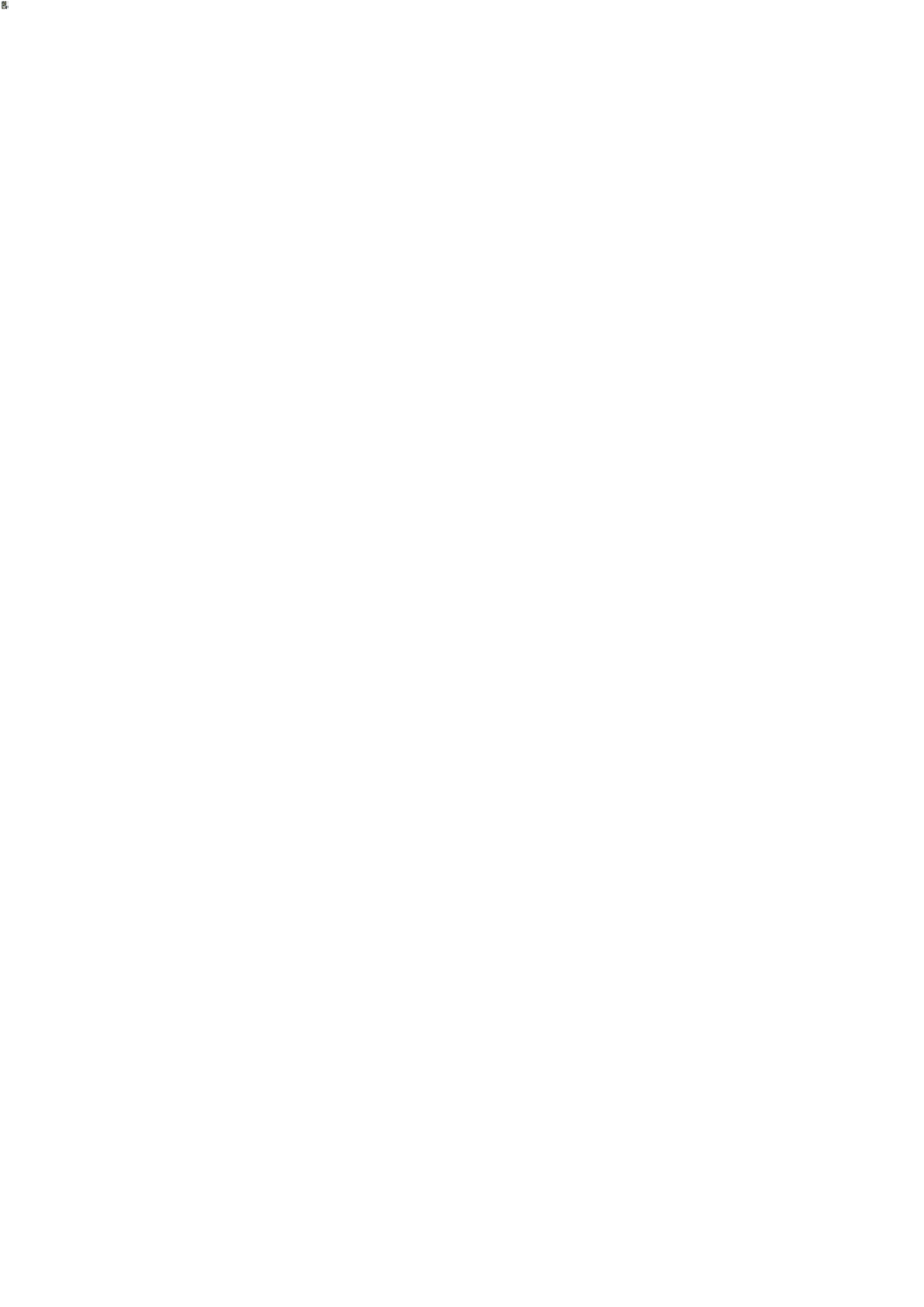Addendum D